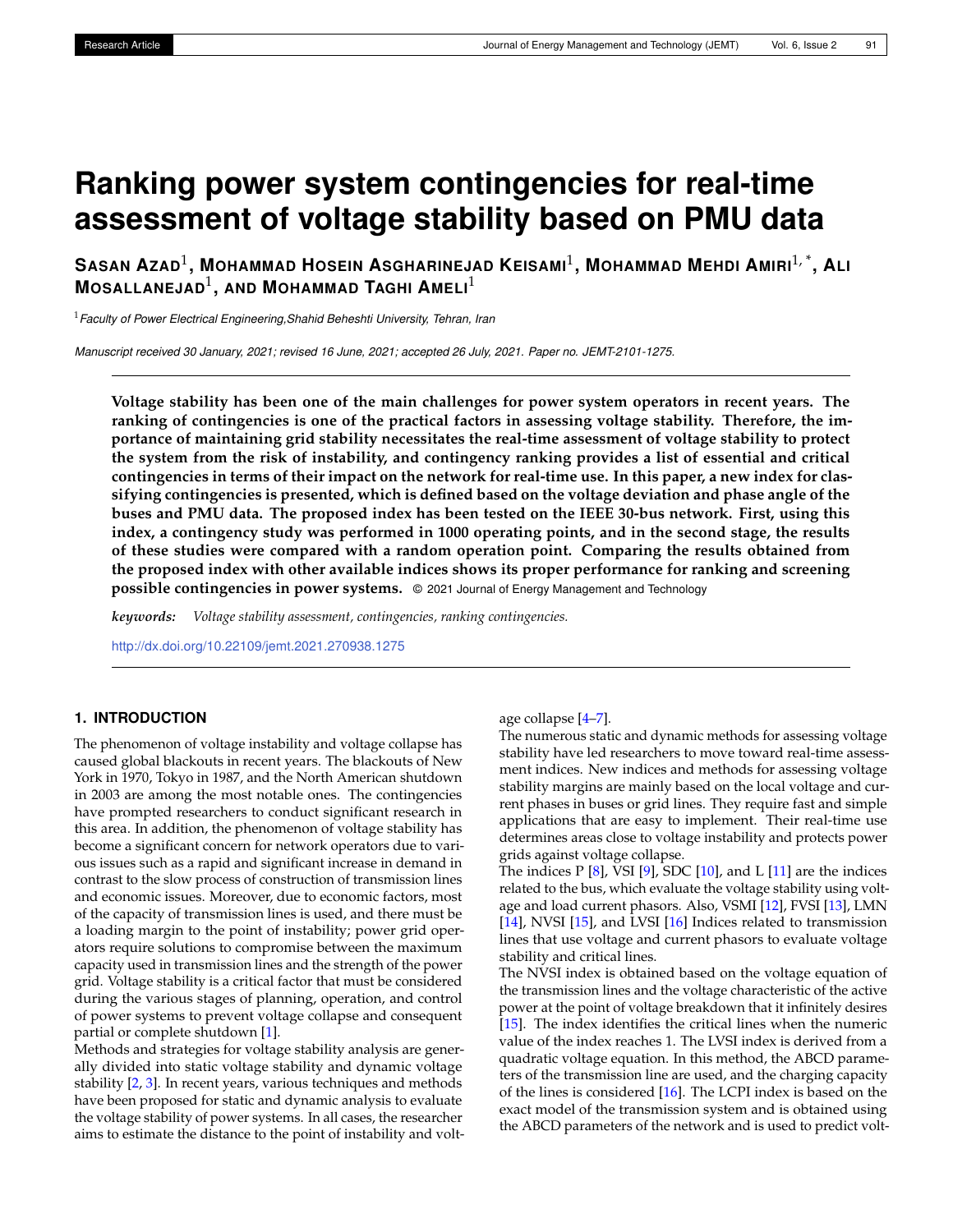age collapse and possible ranking of critical lines [\[17\]](#page-6-14). The FVSI index is obtained based on the simplified model of transmission lines for predicting voltage instability and ranking events with the outage of power system lines [\[13\]](#page-6-10). FVSI does not consider the active power of the lines to assess voltage stability, so that it may give incorrect results under certain operating conditions. The LQP index is obtained from the simplified model of transmission lines, which excludes the charging capacity and resistance of the lines [\[18\]](#page-6-15). LQP must be less than one to maintain the system voltage stability.

In large power systems, investigating all possible contingencies to assess security and stability is time-consuming and difficult. Also, not all contingencies in the network have a severe impact. Therefore, not all of them need to be analyzed. Thus, ranking contingencies appears essential to assess the security and stability of the power systems. It is possible to classify the contingencies using the mentioned voltage stability assessment indices. In [\[19](#page-6-16)[–21\]](#page-6-17), using FVSI and L indices, the ranking contingencies are discussed in which the contingency is the line outage. [\[22\]](#page-6-18) Evaluated voltage stability and ranking contingencies with the help of P-V and P-Q curves.

With the introduction of artificial intelligence, the ranking of possible contingencies based on fuzzy logic in [\[23–](#page-6-19)[25\]](#page-6-20) and based on neural networks in [\[26](#page-6-21)[–28\]](#page-6-22) has been done. In [\[29\]](#page-6-23), authors have ranked the various network contingencies by calculating two active performance indices (PIP) and reactive power performance index (PIV). By calculating two active performance indices (PIP) and reactive power performance index (PIV), authors in [\[29\]](#page-6-23) have ranked the various network contingencies. In [\[30\]](#page-6-24), the magnitude of voltage measurement deviations and the apparent flowing power in the lines of nominal values are summed. A combination of them is normalized and considered an indicator, in which the transient safety assessment responds to this question. It is defined whether system fluctuations that occur after a fault disrupt the synchronization of system generators. For this purpose, an index called the transient security index is defined. A method based on a performance index (PI) has been introduced in [\[31\]](#page-6-25) for ranking line outage contingencies. The method's independent contingency tanking is based on multiple network variables, such as voltage, real and reactive power, and some combinations. In [\[32\]](#page-6-26), the authors introduced a framework and a method that performs contingency screening and stability assessment online. The method employs a machine equivalent method intending to improve the state-of-the-art techniques. The authors in [\[33\]](#page-6-27) have studied a Cellular Jordan Recurrent Network (CJRNs) for contingency ranking. The method is based on non-linear voltage prediction, and the voltages are utilized to calculate the performance indices. These indices are consequently used to attain proximity to voltage collapse severity of the contingencies In [\[34\]](#page-6-28), the authors propose a transient stability contingency ranking method that considers the uncertainties of active distribution networks using distributed energy resources. Authors in [\[35\]](#page-6-29) propose two methods for contingency ranking. The first method is based on voltage stability index, and the second method is based on dynamic voltage stability. In [\[36\]](#page-6-30), a novel approach to contingency analysis is presented, which employs static voltage analysis based on the modal analysis.

Thus the importance of ranking network contingencies in assessing the safety and stability of voltage and helping the operator perform appropriate control and correction measures is apparent, and the need for an index that correctly shows the importance of contingencies with high accuracy seems necessary. In load flow studies, the magnitude and phase angle of the bus

voltage are defined as state variables; Therefore, by having them, other network parameters can be easily found through network equations. On the other hand, when conducting a contingency study in the network, each element's outage causes fluctuations in the network parameters. Of course, these fluctuations will be more visible in the network state variables than any other variable. Therefore, using these two variables can provide the operator with a correct assessment of network security. One of the parameters always considered in evaluating the network security is the magnitude of the bus's voltage. When a notable contingency occurs in the network, the voltage of some busbars exceeds the suitable values. The higher the voltage deviation, the more critical the contingency and the higher the priority in the list of contingencies [\[37\]](#page-6-31). When a contingency occurs, the voltage across the bus changes. One of the parameters that have a significant relationship with the network power in the network is the phase angle of the buses. In some studies, this relationship is such that the injected power to the bus is defined only as a function of the bus's phase angle. This relationship between power and phase angle led to the use of phase angles of bus voltages to measure the static network security instead of flowing power in lines.

The use of PMUs facilitates access to voltage phase angles. Therefore, in this paper, two indices are presented for proper ranking of network contingencies based on the state variables of load flow studies, i.e., voltage magnitude and voltage phase angle. Since the outage of the elements has the most significant effect on the load distribution scenario variables at the time of the contingency study, the use of voltage and phase angle in the proposed index provides an accurate assessment of the network's stability. The point that distinguishes the proposed index from the existing ones is the low input parameters and the use of parameters provided directly by the PMUs, making this index easy to use in real-time calculations. The purpose of this paper is to provide a new index based on PMU information. This information includes the voltage and phase angle of the power grid buses. Since the magnitude of the voltage and the phase angle of the bus are state variables in load flow studies, this index can provide a comprehensive assessment of the state of the network and help the operator to perform corrective actions. One of the advantages of the proposed index is its sensitivity to high voltage differences between network buses.

This paper's structure is as follows: In Section [2,](#page-1-0) some of the available indices for ranking contingencies are examined. Then, in Section [3,](#page-2-0) the scenarios of the proposed index are introduced. In Section [4,](#page-2-1) simulation results are analyzed, and finally, Section [5](#page-3-0) concludes and discusses the meaning of the results.

## <span id="page-1-0"></span>**2. EXISTING INDICES**

It is not possible to do study all contingencies. Usually, priority contingencies are identified offline, and assessments are performed only on these contingencies. Hence the indices are usually defined. In this section, the PIP and PIV indices are briefly introduced for comparison.

## **A. Active Power Performance Index (PIP)**

This index represents the amount of excess power from transmission lines. It shows the overload at the point of operation of the system

<span id="page-1-1"></span>
$$
PIP = M_P \sum_{i=1}^{l} \left(\frac{P_i}{P_{i\max}}\right)^n
$$
 (1)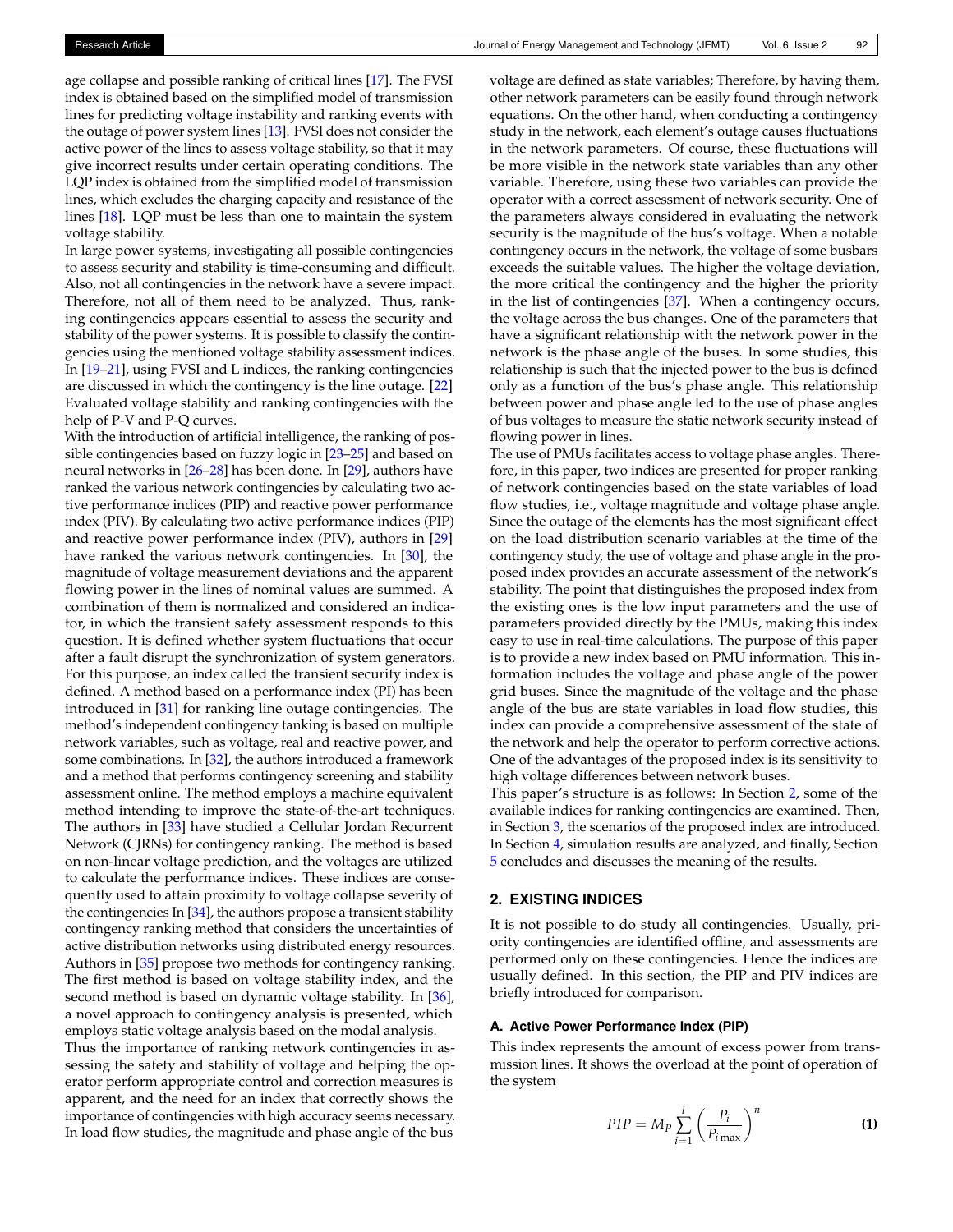#### Wherein,

*Pi* : Active power in line i; *P<sup>i</sup>* max: Maximum active Power on line i; n: the order;

L: weighting coefficient;

and  $M_p$ : The number of transmission lines of the system.

If in equation [\(1\)](#page-1-1), n is a large number and several transmission lines exceed their load limit, *PIP* is a large number, and vice versa, if the power in the lines is within their allowable range, *PIP* will be a small number [\[29\]](#page-6-23).

## **B. Reactive power performance index (PIV)**

One of the parameters to evaluate the stability and security of the network is the PIV index. This index determines the extent and severity of the voltage of the bus exceeding the allowable range. In addition, this index demonstrates the effect of different network elements on the system voltage profile. The PIV index determines the importance of different network contingencies and their impact on network stability, as in equation [\(2\)](#page-2-2).

<span id="page-2-2"></span>
$$
PIV = M_v \sum_{i}^{N_{pq}} \left( \frac{2\left(V_i - V_{inom}\right)}{V_{i\max} - V_{i\min}} \right)^2
$$
 (2)

Wherein,

*Vi* is bus voltage,

 $V_{i\,\text{max}}$  is maximum bus voltage,

 $V_{i \text{min}}$  is minimum bus voltage,

 $V_{inom}$  average of  $V_{i \max}$  and,  $V_{i \min}$ 

 $N_{pq}$  is the number of network loads and  $M_v$  is the weighting coefficient. This index shows a small number when the voltages are within the allowable range [\[29\]](#page-6-23).

## <span id="page-2-0"></span>**3. PROPOSED INDEX**

In order to study a network contingency, network elements must be removed. As the elements undergo outage, fluctuations in network values occur. These fluctuations affect the voltage and phase angle of the buses as load distribution scenario variables. Therefore, an index that uses the bus's voltage and phase angle are useful for categorizing contingencies and evaluating voltage stability. The following are the voltage deviation and angle deviation indices.

## **A. Voltage deviation index**

In measuring the voltage stability of power systems, the buses' voltage measurement is a useful variable. When a contingency occurs in the power system, the magnitude of the bus voltage changes. The higher the bus voltage change, the more significant the impact of the contingency, and it has a higher priority when ranking contingencies. Various methods have been proposed to investigate the effect of voltage variation of buses. This paper investigates the effects of contingencies, the changes in the voltage of buses, and changes in the average value of the bus voltages. To calculate the average voltage value, first, the studied network bus's voltage is sorted from minimum to maximum, and the upper and lower quartiles are removed from the data. The average of the remaining data is then extracted. This step is to prevent the effects of buses with high voltage differences, affecting the average value and deviation from the average voltage of other buses. Also, when any contingencies occur in the network, the network buses with maximum and minimum voltage may have a significant difference. As a result, the network voltage might become unstable. The parameter *α* has been used to consider the

effect of these buses' voltage on the proposed index. *α* increases the sensitivity of the indicator to substantial voltage differences in the network  $\alpha = 1 - (Vi \max - Vi \min)$ .

The amount of bus voltage deviation can be calculated according to equation  $(3)$ :

<span id="page-2-3"></span>
$$
VDI = \sum_{i=1}^{n} \frac{(Vi - Vav)^2}{\alpha}
$$
 (3)

where we have:

*Vi* : Bus voltage;

*Vav*: The average voltage of mains bus in base load scenario without considering high and low quarters;

*V<sup>i</sup>* max: Maximum bus voltage;

 $V_{i\text{min}}$ : Minimum bus voltage;

*α*: Index sensitivity factor to min and max voltages inside the network; and

*n*: The number of network buses understudy

#### **B. Angle Deviation Index**

The phase angle of the buses is related to the power flowing in the grid lines. In load flow studies, the injection power of the buses is a function of the phase angle. Due to this relationship, the buses' phase angle can be used as a criterion to evaluate the voltage stability instead of the power flowing through the lines. To define and calculate the angle deviation index, first, the degree of phase angle deviation when the contingency occurs is defined according to equation [\(4\)](#page-2-4):

<span id="page-2-4"></span>
$$
ADI = \begin{cases} \sum_{i=1}^{n} \left(1 - \frac{|\theta_i|}{\frac{\pi}{16}}\right)^2 & if : |\delta_i| > (\pi/16) \\ 0 & Otherwise \end{cases}
$$
 (4)

# **C. Voltage deviation-angle index**

In order to rank the contingencies using the voltage deviation index, the contingency's effect on the bus voltage has been examined. This variable seems to be a suitable criterion for examining the contingencies' effect on mains voltage stability. However, it should be noted that some contingencies affect the power flowing through the lines; Thus, the voltage stability deviation index cannot be a comprehensive measure of voltage stability. In order to solve this problem, the voltage deviation index is combined with the phase angle deviation index with the help of weight coefficients, and the voltage-angle deviation index is defined. Weight coefficients are obtained according to equations [\(5\)](#page-2-5) and [\(6\)](#page-2-6). In these equations *M* is the number of network contingencies.

<span id="page-2-5"></span>
$$
A = \sum_{J=1}^{M} VDI_{J}
$$
 (5)

<span id="page-2-6"></span>
$$
B = \sum_{J=1}^{M} ADI_J
$$
 (6)

<span id="page-2-1"></span>Therefore, the definition of voltage-angle deviation index is as follows:

$$
VAI = \frac{(A \times ADI + B \times VDI)}{(A + B)}
$$
 (7)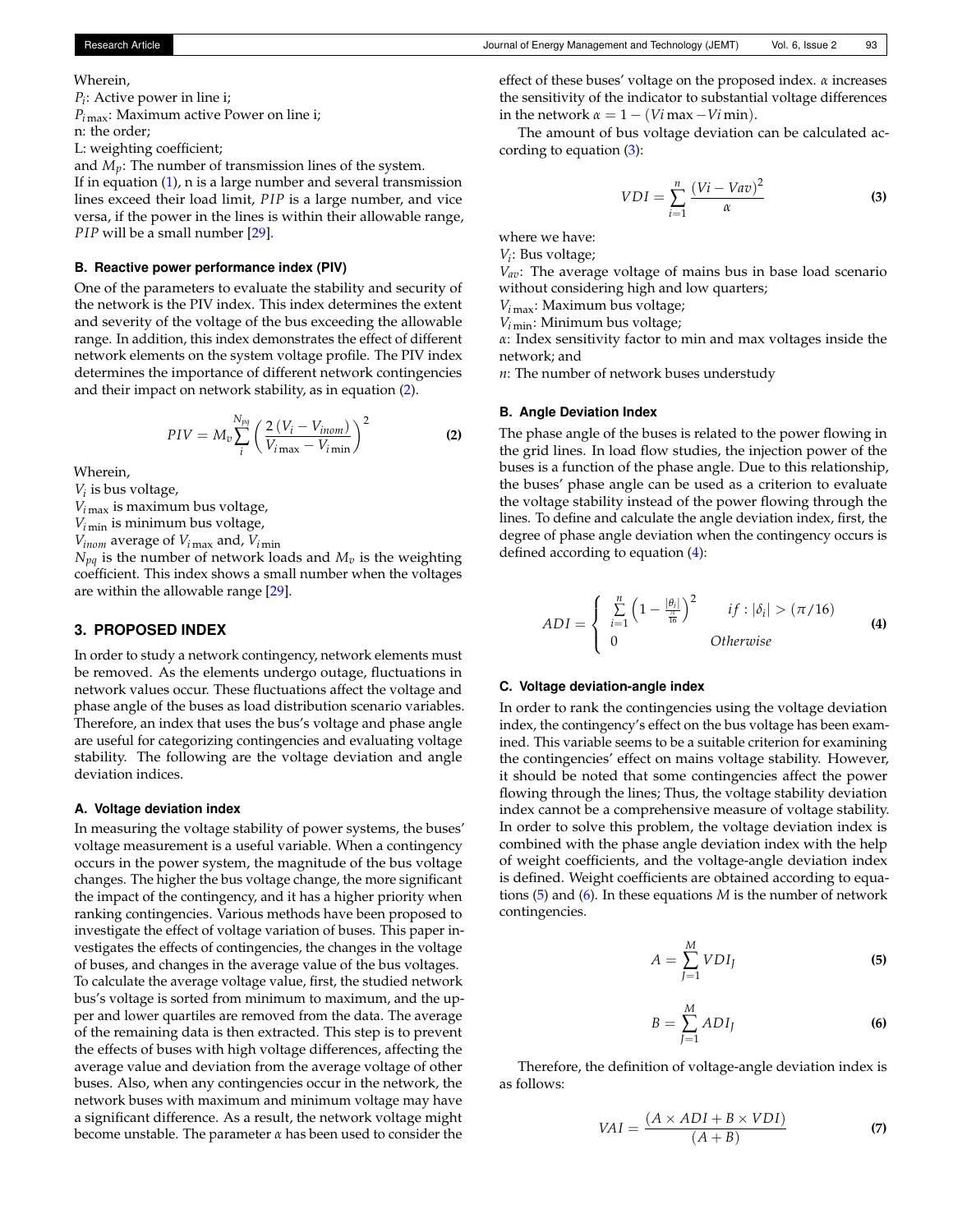# **4. PROBLEM DEFINITION**

In this paper, the purpose of providing the proposed indices is to prioritize network contingencies properly and to be used by the operators to perform appropriate control measures when operating power systems. Therefore, these indices should prioritize and rank contingencies so that their importance and impact on the network are well defined. In order to check the performance of the indices, the line outage contingency is studied. The higher the values of the indices for the contingency, the higher its importance and the higher its priority in the ranking. Hence, the contingency will have a significant impact on the stability and security of the system.

More attention should be paid to system stability during operation and operation points of the system, including line outage studies. For this purpose, in this paper, for each contingency, the indices are examined on an IEEE 30-bus network at a large number of 1000 operating points, and the contingencies are ranked based on their results. The implementation scenarios for ranking contingencies are shown in the flowchart in Figure [1.](#page-3-1) For the 1000 operation points studied, each line is in outage in order, and the index corresponding to each of the contingencies in each different operation point is calculated. Lastly, the average of all the indices that each contingency has is considered as the final index.

# <span id="page-3-0"></span>**5. SIMULATION RESULTS**

In this section, the proposed indices are tested on the IEEE 30-bus network, and the results are compared with the Active Power Performance Index (PIP) and the Reactive Power Performance Index (PIV).

First, the index value for each event is calculated using 1000 operation points. This scenario is demonstrated as "Cumulative" in the figures. Then, to ensure the accuracy of these results, it is compared with the scenario named "Test," which results from ranking indices using a random operating point.

In this paper, contingency is defined as the line outage, and in the 30-bus network, we have 41 transmission lines, and therefore 41 contingencies are considered.

## **A. Active power performance index**

This indicator shows the intensity of the extra power flowing through the lines. During contingencies, the active power in the lines changes and may exceed the maximum power permitted to pass. This index determines the effect of this increase in power and its intensity. The method presented in the flowchart of Figure [1](#page-3-1) is used to rank the contingencies using this index. The value of the index for each event is obtained at 1000 random operation points, and the final index of each event is the average of the total indices of that event at 1000 operating points. In order to evaluate the accuracy of the study method to determine the significance of the contingencies, the results obtained using 1000 operating points as Cumulative were compared with the Test scenario results obtained for a random operation point. Figure [2](#page-3-2) shows the results.

Assuming that contingencies with a priority of 1 to 20 are essential contingencies that should be included in the final list of the network, we have for both Cumulative and Test.

1 Cumulative scenario: 1, 2, 4, 5, 7, 8, 9, 10, 15, 17, 18, 19, 21, 22, 25, 27, 30, 36, 37 and 38.

2. Test scenario: 1, 2, 4, 5, 7, 8, 9, 11, 15, 17, 18, 19, 21, 22, 25, 27, 36, 37, 38 and 41.

Evaluating the results demonstrates that only two errors have

occurred out of 20 contingencies. This represents a 90% success rate in identifying priority contingencies. Moreover, it shows that the reactive power performance index has good accuracy in ranking possible contingencies.

<span id="page-3-1"></span>

**Fig. 1.** Network contingencies selection flowchart

<span id="page-3-2"></span>

**Fig. 2.** Result of ranking contingencies for the active power performance index

## **B. Reactive power performance index**

This index tries to show the amount of voltage deviation of different network buses and performs contingency ranking. *V*max and *V*min are used to rank contingencies and play a vital role in this method. The amount of voltage deviation of the basses is calculated from the average of the *V*<sub>max</sub> and *V*<sub>min</sub> voltages. Contingency ranking is based on the flowchart in Figure [1.](#page-3-1)

Figure [3](#page-4-0) shows the results of the contingency ranking. By examining Figure [3,](#page-4-0) the priority of the first 20 contingencies that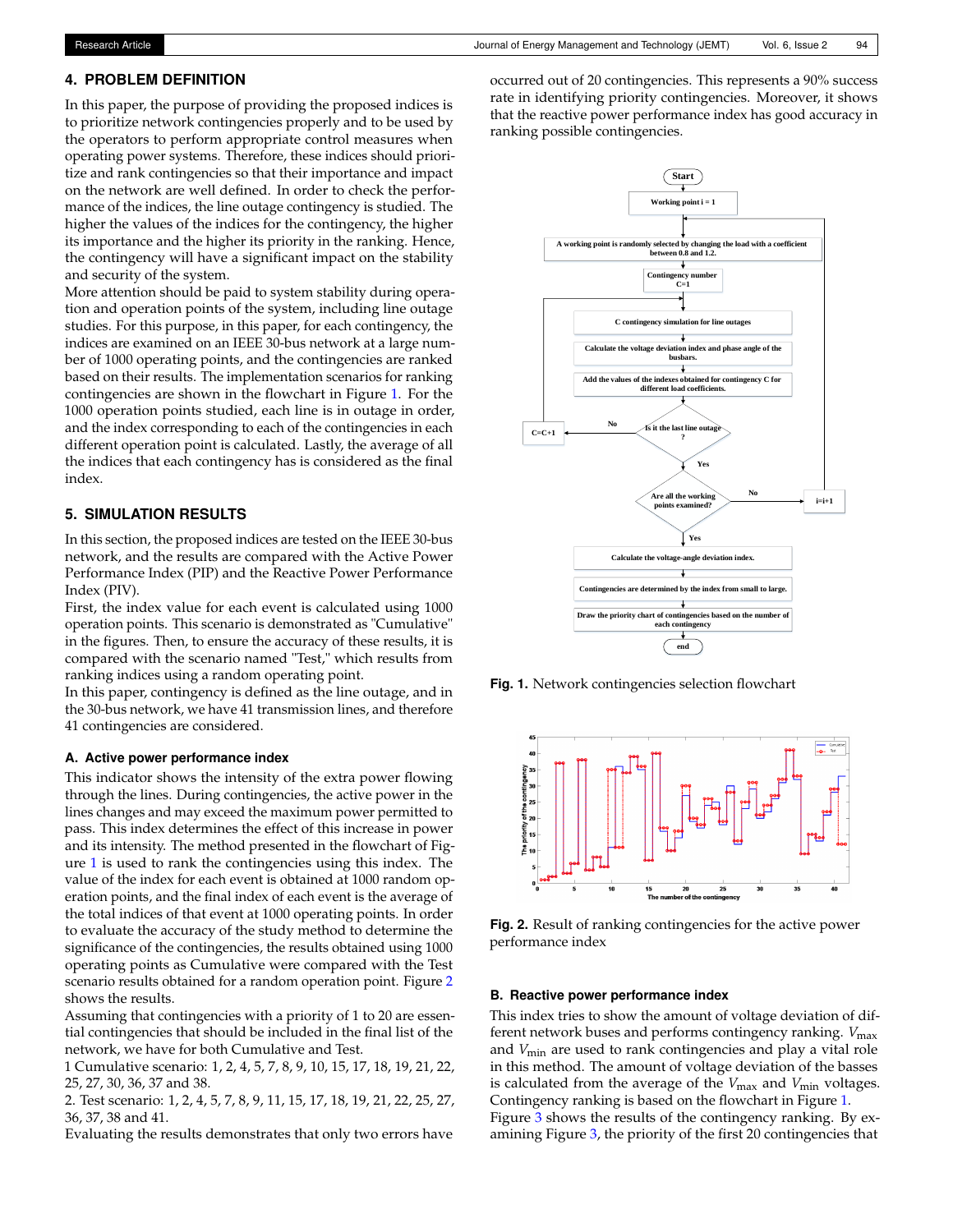are assumed to have priority for the operator in each of the two scenarios Cumulative and Test are as follows:

1. Cumulative scenario: 1, 2, 4, 7, 8, 9, 10, 11, 17, 18, 19, 21, 22, 23, 30, 31, 32, 36, 37 and 38

2. Test scenario: 1, 2, 4, 5, 7, 8, 9, 10, 11, 17, 18, 19, 21, 22, 23, 30, 32, 36, 37 and 38

It is observed that in this sample network, the number of differences between the Cumulative and Test studies is 2. These results mean using the reactive power index, and there is a 10% difference between the list of predicted contingencies and the list of contingencies in the Test study. This amount of difference can also be said to be almost acceptable. According to these results, the error rate seems to be lower in larger networks; As in real networks, the number of buses is higher.

<span id="page-4-0"></span>

**Fig. 3.** Result of contingencies ranking for the reactive power performance index

## **C. Voltage Deviation Index Results**

The voltage deviation index shows the amount of deviation of the mains bus voltage from the permissible state. One of the main differences between this index and the reactive power performance index is that in this index, the effect of minimum and maximum voltages on the *α* sensitivity factor has been seen, and by removing the upper and lower quarters, the voltage of the used buses is tried to be closer to the average.

To be able to calculate the voltage deviation index, the flowchart in Figure [1](#page-3-1) is used. Similar to the previous sections, the ranking is done for Cumulative and Test scenarios.

In this case we have for Cumulative and Test scenarios:

1. Cumulative scenario: 4, 9, 10, 11, 12, 17, 18, 19, 20, 21, 22, 23, 29, 30, 31, 32, 33, 36, 37 and 38.

2. Test scenario: 1, 4, 8, 10, 12, 11, 17, 18, 19, 20, 21, 22, 23, 30, 32, 33, 36, 37 and 38.

Examination of the results demonstrates differences between Cumulative and Test scenarios, representing a difference of 10% according to the number of selected contingencies. This shows that the prediction of contingencies is made with reasonable accuracy. It should be noted that the simulation on larger networks showed better performance of the voltage deviation index and a lower error rate, so in a real network with more buses, the rate of error would be lower.

#### **D. Angle Deviation Index Results**

The method presented in Figure [1](#page-3-1) is used to rank the contingencies based on the angle deviation index. In this paper, the purpose of the Cumulative scenario is the results of the contingencies study on 1000 operation points, and the purpose of the Test scenario is to perform the contingency study on a random operation point. Figure [5](#page-4-1) shows the results of the angle deviation index for prioritizing contingencies. A comparison of the



**Fig. 4.** Results of contingencies ranking for voltage deviation index

two diagrams in Figure [5](#page-4-1) shows that the general shape of both is almost the same. Contingencies with a priority of 1 to 20 that should be provided to the operator for real-time assessment and Cumulative and Test scenarios are as follows:

1. Cumulative scenario: 1, 2, 3, 4, 5, 6, 7, 10, 11, 12, 14, 15, 18, 25, 27, 35, 36, 37, 38 and 41.

2. Test scenario: 1, 2, 3, 4, 5, 6, 7, 10, 11, 12, 14, 15, 18, 25, 27, 35, 36, 37, 38 and 41.

According to the results, it can be seen that the angle deviation index has 100% accuracy in the similarity of incident ranking with Cumulative scenario and Test scenario, which has a higher success rate than the voltage deviation index in priority contingency ranking.

It is found by comparing the Cumulative results of the voltage deviation and phase angle deviation indices that there are 12 differences in the 30-bus network, equivalent to 60% of the difference. This significant difference is in the inherent difference between the two indices; Because the phase angle has little to do with the bus voltage. That is why in the next section, the combination of these two characteristics is used to evaluate the security and stability of the network.

<span id="page-4-1"></span>

**Fig. 5.** Result of contingencies ranking for the angle deviation index

## **E. Voltage-Angle Deviation Index Results**

According to the previous sections, it was found that the voltage deviation and phase angle deviation indices of each point of view rank the contingencies and are 60% different in the ranking. In this section, a combination of the two indices uses both indices' impact in ranking contingencies. Like the sections before, the method shown in Figure [1](#page-3-1) is used to rank contingencies. The 30-bus network has 41 lines and, therefore, 41 contingencies. In this network, the outage of lines 13, 16, and 34 lead to the disconnection of bus 11, 13, and 26 from the network. Therefore, the three contingencies 13, 16, and 34 are of the highest importance, which has not been considered. Figure [6](#page-5-0) shows the results of the event ranking for the two scenarios, Cumulative and the Test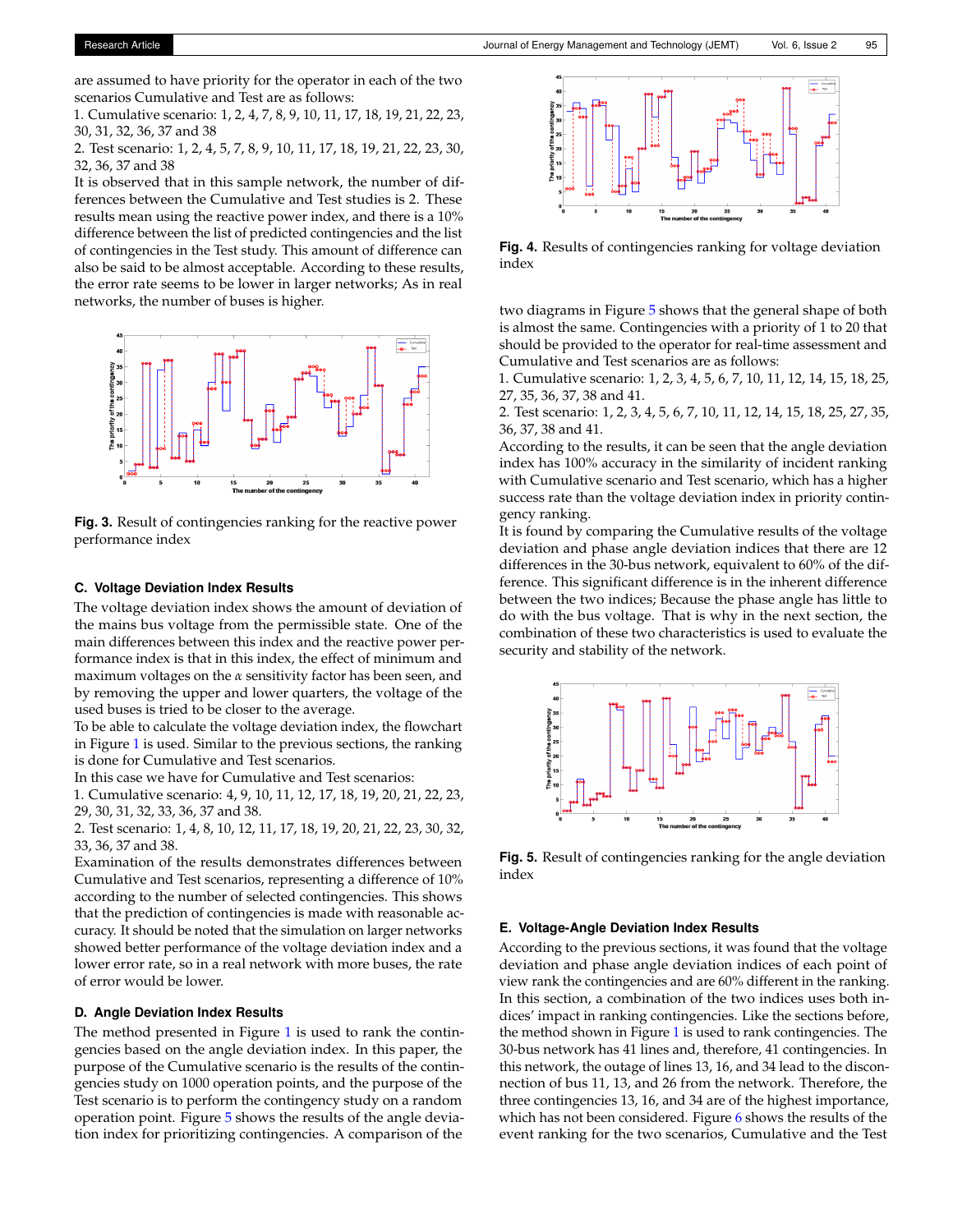<span id="page-5-1"></span>**Table 1.** Percentage of success rates of indices in ranking 30 bus network contingencies

| Result of contin-<br>gencies ranking<br>for voltage-angle<br>deviation index | Angle<br>devia-<br>tion | Voltage<br>devia-<br>tion | PIV [23] | PIP [23] | Index<br><b>Network</b> |
|------------------------------------------------------------------------------|-------------------------|---------------------------|----------|----------|-------------------------|
| 95%                                                                          | 100%                    | 90%                       | 90%      | 85%      | 30 Bus                  |

using the voltage-angle deviation index. The contingencies with a priority below 20 for both scenarios are as follows:

1. Cumulative scenario: 1, 2, 3, 4, 5, 6, 7, 11, 12, 14, 15, 19, 20, 21, 23, 27, 32, 33, 36, 37 and 38.

2. Test scenario: 1, 2, 3, 4, 5, 6, 7, 11, 12, 14, 15, 17, 19, 20, 21, 23, 32, 33, 36, 37 and 38.

The voltage-angle deviation index has one difference between the Cumulative and the Test, which indicates a 95% accuracy. It is observed by comparing the results of the Cumulative scenario for the voltage-angle deviation and phase angle deviation indices that these two indices have a 20% difference in the ranking contingencies. Also, this index has a 45% difference from the voltage deviation index.

<span id="page-5-0"></span>

**Fig. 6.** Result of contingencies ranking for voltage-angle deviation index

## **F. Analysis of results**

Examining the results obtained for the proposed indices and the PIP and PIV indices in Table [1](#page-5-1) demonstrates that each of the indices has a suitable accuracy for comparing the ranking of contingencies in the Cumulative scenario and the test scenario. It is important to note to what extent each of these indices is a good measure for ranking and monitoring contingencies. Therefore, a criterion should be considered for selecting the index.

Two criteria for selecting the appropriate index can help the network operator. The first is the reproducibility of the results for ranking the contingencies, and the second is the scientific and logical definition of the index used [\[26\]](#page-6-21). According to the flowchart of Figure [1,](#page-3-1) the values of the indices have been tested for 1000 different operation points and tested with a random operating point. The results of Table [1](#page-5-1) show the success of the indices in ranking the contingencies and repeatability of their results.

It is important to note that to what extent indices demonstrate the importance of contingencies and the extent to which they are appropriate for prioritizing contingencies. In order to examine this issue, the extent of the difference in prioritization of contingencies for different indices is shown in Table [2.](#page-5-2)

Examination of Table [2](#page-5-2) demonstrates that the indices have a significant difference in the ranking of contingencies, and the extent and reasons for these differences depend on the definition

<span id="page-5-2"></span>**Table 2.** Percentage of differences in indices in the ranking contingencies of 30 bus network

| Angle deviation | Voltage deviation | <b>PIV</b> | <b>PIP</b> |                   |  |
|-----------------|-------------------|------------|------------|-------------------|--|
|                 |                   |            | 20         | <b>PIV</b>        |  |
|                 |                   | 15         | 40         | Voltage deviation |  |
|                 | 60                | 50         | 30         | Angle deviation   |  |
| 25              | 40                | 35         | 45         | Voltage-angle     |  |
|                 |                   |            |            | deviation         |  |

of the index. These results show the significance of choosing the right index in ranking contingencies. Assume that a suitable index has not been selected; therefore, inconsequential contingencies in the real-time assessment will waste operators' time. Important contingencies overlooked by the index will pose a risk to the network's stability and security.

Since the voltage-angle deviation index uses the two variables of the network scenario, namely the voltage magnitude and the angle of the voltage phasor, in its definition, it can provide the operator with a correct picture of network security and stability. Nowadays, due to the increase in the use of phasor measuring systems (PMUs), it is easier to access the phasor information, which includes voltage measurement and phase angle. Therefore, it is crucial to consider faster methods for real-time assessment of the security and stability of network voltage. Hence, the proposed index can play a useful role in the real-time assessment of network voltage security and stability and provide appropriate information on real-time ranking contingencies to the network operators.

## **6. CONCLUSION**

Since the ranking network contingencies is of utmost significance for evaluating systems' security and stability, an index that correctly shows the rank of contingencies is crucial in power system operation. In this paper, the voltage-angle deviation index is presented to rank possible power network contingencies. Due to the effect of contingencies on voltage and phase angle, this index is obtained by combining the voltage deviation index and the angle deviation index. Two "cumulative" and "testing" scenarios were performed on the IEEE 30-bus network to test and evaluate the proposed method. The results presented the reproducibility of the proposed method and 95% accuracy in the similarity of contingency ranking for the two scenarios. The results of the proposed index were compared with PIP and PIV indices, and the success rate of them was 10% and 5% higher, respectively, in ranking IEEE 30 bus test network contingencies. The percentage of deviation of different indices in ranking different contingencies suggests that the Voltage-Angle Deviation index has the lowest difference (25%) with the angle deviation index and the highest difference (45%) with PIP. The differences between indices in ranking contingencies show the importance of choosing the appropriate index in ranking contingencies.

In ranking contingencies, any contingency with a more considerable index value has a higher priority. Therefore, the difference in the ranking of contingencies for various indices demonstrates that the index should be carefully selected. Since the proposed index uses the state variables of the load flow studies in its definition, this index can have a correct assessment in ranking contingencies. Similarly, since network phasors are available using PMU information, this index can be used for online network evaluations.